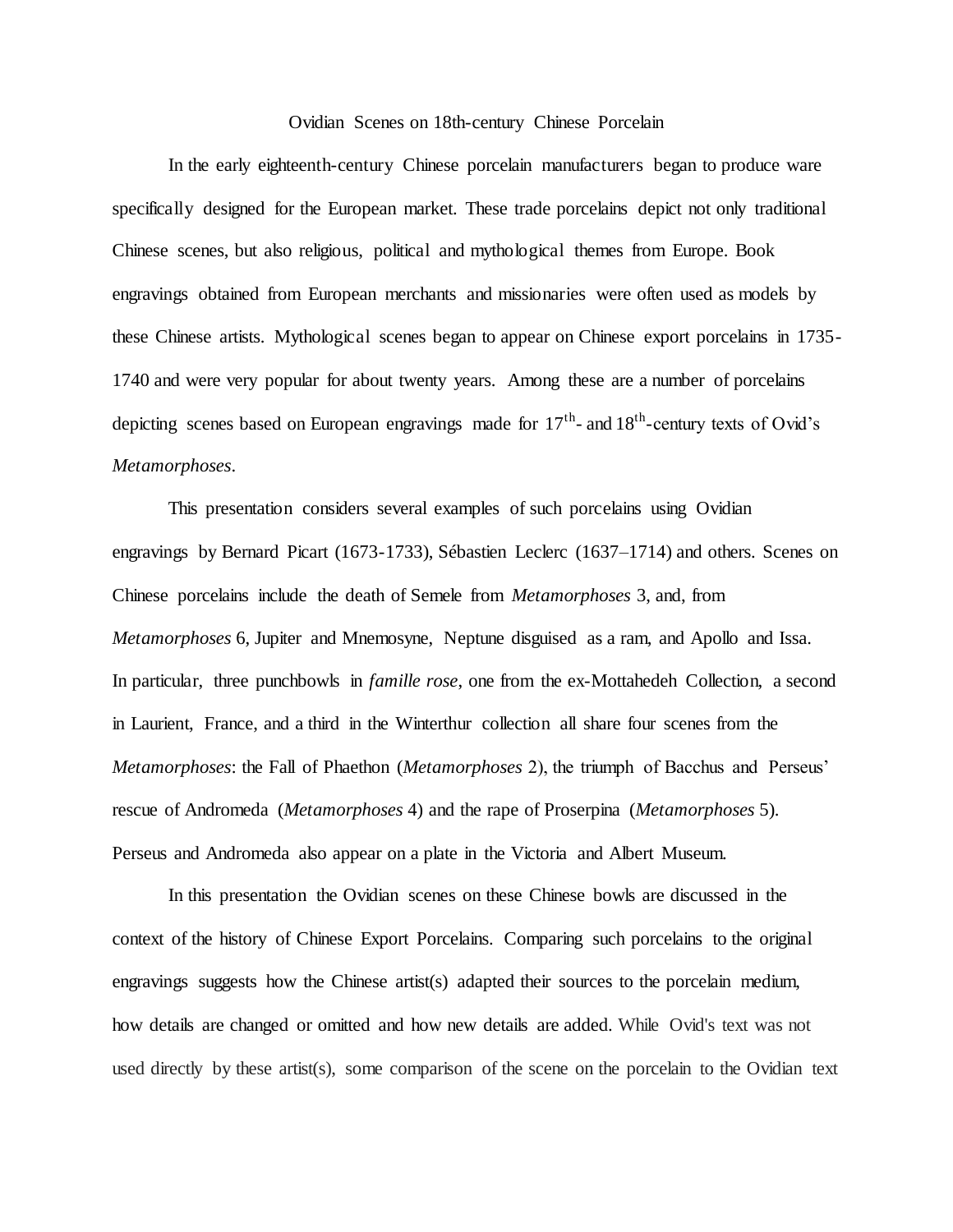is also warranted. Above all, these Chinese porcelains demonstrate the intriguing role Ovid's *Metamorphoses* played at a significant point in the cultural interchange between Europe and China in the eighteenth century.

## Bibliography

- Allen, Christopher. "Ovid and Art." In *The Cambridge Companion to Ovid*, ed. Philip Hardie. Cambridge, 2002, 336-67.
- Banier, Abbot. *Ovid's Metamorphoses in Latin and English ... with ... Explications of the Fables.*  Illustrated by B. Picart et al., Amsterdam, Wetsteins and Smith, 1732.
- Barolsky, Paul. *Ovid and the Metamorphoses of Modern Art from Botticelli to Picasso*. New Haven: Yale University Press, 2014.
- Bensérade, Issac de. *Les Métamorphoses d'Ovide en rondeaux.* Illustrated by Le Clerc,

Chauveau, and Le Brun (Paris, 1676, reengr. C. van Hagen, Amsterdam, 1679/1697).

- Chu, Petra Ten-Doesschate, ed. *Qing Encounters. Artistic Exchanges between China and the West*. Los Angeles: Getty Reseach Institute, 2015.
- Corrigan, Karina H., Jan van Campen, and Femke Diercks. *Asia in Amsterdam. The Culture of Luxury in the Golden Age.* Salem, Mass.: Peabody Essex Museum, 2015.
- Fuchs, Ronald W. II, and David S. Howard. *Made in China*. Winterthur, Delaware: Winterthur Publications, 2005.
- Harrison-Hall, Jessica. "A Meeting of East and West. Print Sources for Eighteenth-Century Chinese Trade Porcelain." *Apollo* 139 (1994): 3-6.
- Hervouet, François, Nicole Hervouet, and Yves Bruneau. *La Porcelaine des Compagnies des Indes á Décor Occidental*. Paris: Flammarion, 1986.